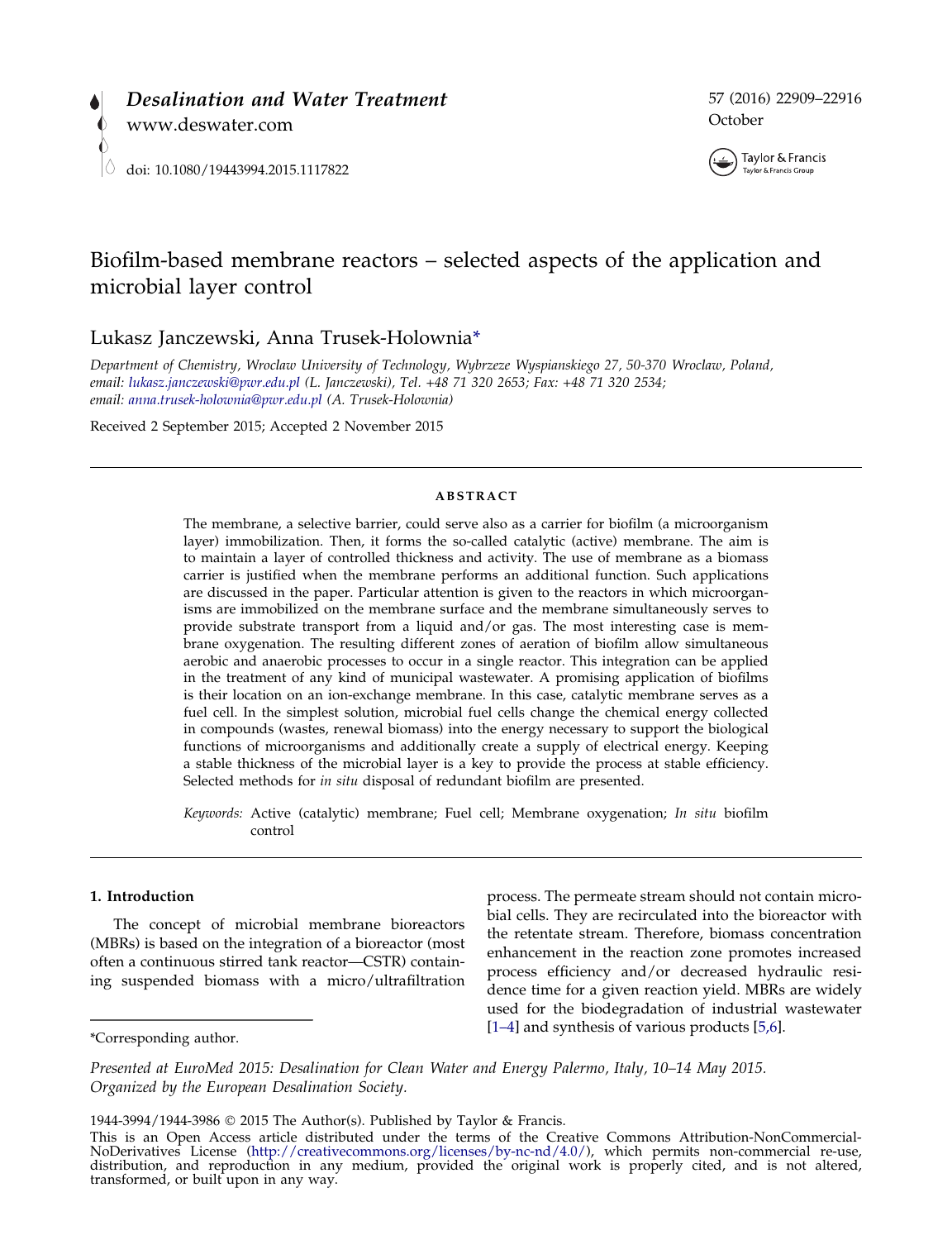The biggest advantage of classical MBRs is easy process control through the outlet of an excess biomass. Maintaining a steady state is easy to implement. Unfortunately, not every process type could be carried out in MBRs. The reactions in which substances are poorly soluble in water or have strongly volatile properties are an example. In such case, a reactor with the biofilm (layer of biomass) located on the membrane surface near a dosing place (exactly on the other side of the membrane) is proposed. This type of reactors is known in the literature as MBfRs [[7](#page-6-0)].

Biofilms can be inhabited by one strain of bacteria or, more commonly, by a consortium of different bacterial species, whose spatial organization in the biofilm is not accidental. This biofilm property enables its application in the complex processes of decomposition and synthesis [\[8,9\]](#page-6-0).

A layer of microbial cells attached to the stable surface is surrounded by a protective structure produced by bacterial cells called glycocalyx. The beginning of glycocalyx formation was observed after few days of microbial layer presence on a surface. The glycocalyx has a gel-like structure and consists mainly of exopolysaccharides (EPS). This gel structure also traps other exogenous substances (nucleic acids, proteins, minerals, nutrients, cell wall material) and protects cells against drying [[10,11\]](#page-6-0). Additionally, the glycocalyx stabilizes the microbial layer and attaches it to the surface. That is why detachment of the biofilm is not easy. Stronger shear forces result in denser biofilm structures caused by modified production of a glycocalyx composition.

Due to the simultaneous diffusion and metabolic processes, bacteria differentiate automatically with the biofilm thickness. This differentiation of cells, and generally higher resistance of bacteria when in higher concentrations, promotes MBfRs application in the biodegradation of particularly harmful or highly concentrated wastewater [[12,13\]](#page-6-0).

The processes of catalysis (degradation or synthesis) running inside the microbial layer integrated with reactant-selective mass transport and procedures to keep the process in steady state are described below.

# 2. Selected applications of MBfRs

## 2.1. Biodegradation of gaseous and volatile substances

The main limitation in supplying gaseous substances to CSTR is their generally low solubility in liquid environments. Similarly, in the case of volatile substances, there is a problem with their absorption into the air and then removal from the reactor.

In MBfRs, it is possible to convert almost 100% of the supplied gaseous reactants in the biofilm, and thus, its concentration in the aqueous phase reaches a negligible value. In turn, volatile compounds dosed from a liquid medium are converted in the biofilm and have no possibility to be absorbed in gas. Like in the case presented in Fig. [1](#page-2-0)(a), different reactants could be supplied from one side of the biofilm in the liquid medium and from the other side in a gaseous stream. The porous membrane guarantees the extended interphase (transport) surface.

In the diffusive mass transport of gaseous components from the gas stream flowing on one side of the membrane, different resistances can be distinguished: a membrane resistance, a biofilm resistance, and a liquid resistance from the other side of the biofilm. The resistance of the layer on the gaseous side is normally negligibly small. Similarly, for volatile substances, the gas phase resistance can be omitted.

The concentration profile of these components depends on their particular mass transport resistances and their consumption rate by microorganisms inside the biofilm. Microorganisms that consume the components change the concentration profile and intensify mass transport through the membrane [[14](#page-6-0)]. The existing liquid diffusion layer slows the transport of gaseous components into the liquid which, as a result, stay longer in the biofilm to be consumed by the microorganisms.

A significant problem in the MBfR application is the treatment of media with high solid content. Suspended solids (SS) can create an additional layer on the biofilm surface that substantially decreases the mass transfer of the reactants from the liquid to the biofilm. Thus, the SS layer should be controlled by removal during the process.

The membranes predominantly used in MBfRs are microporous and hydrophobic (e.g. made of polytetrafluoroethylene, polyethylene, polyvinylidene fluoride, polypropylene, or polysulfone). However, homogenous (lite) membranes, e.g. those made from poly(dimethylsiloxane) or composite membranes, have also been applied [[12\]](#page-6-0). Both homogenous membranes and the separate layers of composite membranes should be as thin as possible.

Martin and Nerenberg [\[7\]](#page-6-0) classified different MBfR configurations into six groups: (a) parallel flow, shell and tube type with free membrane ends, (b) parallel flow, shell and tube type with fixed membranes, (c) CSTR type with membrane bundles, (d) CSTR type with a wound membrane unit, (e) cross-flow type, and (f) spiral-wound type.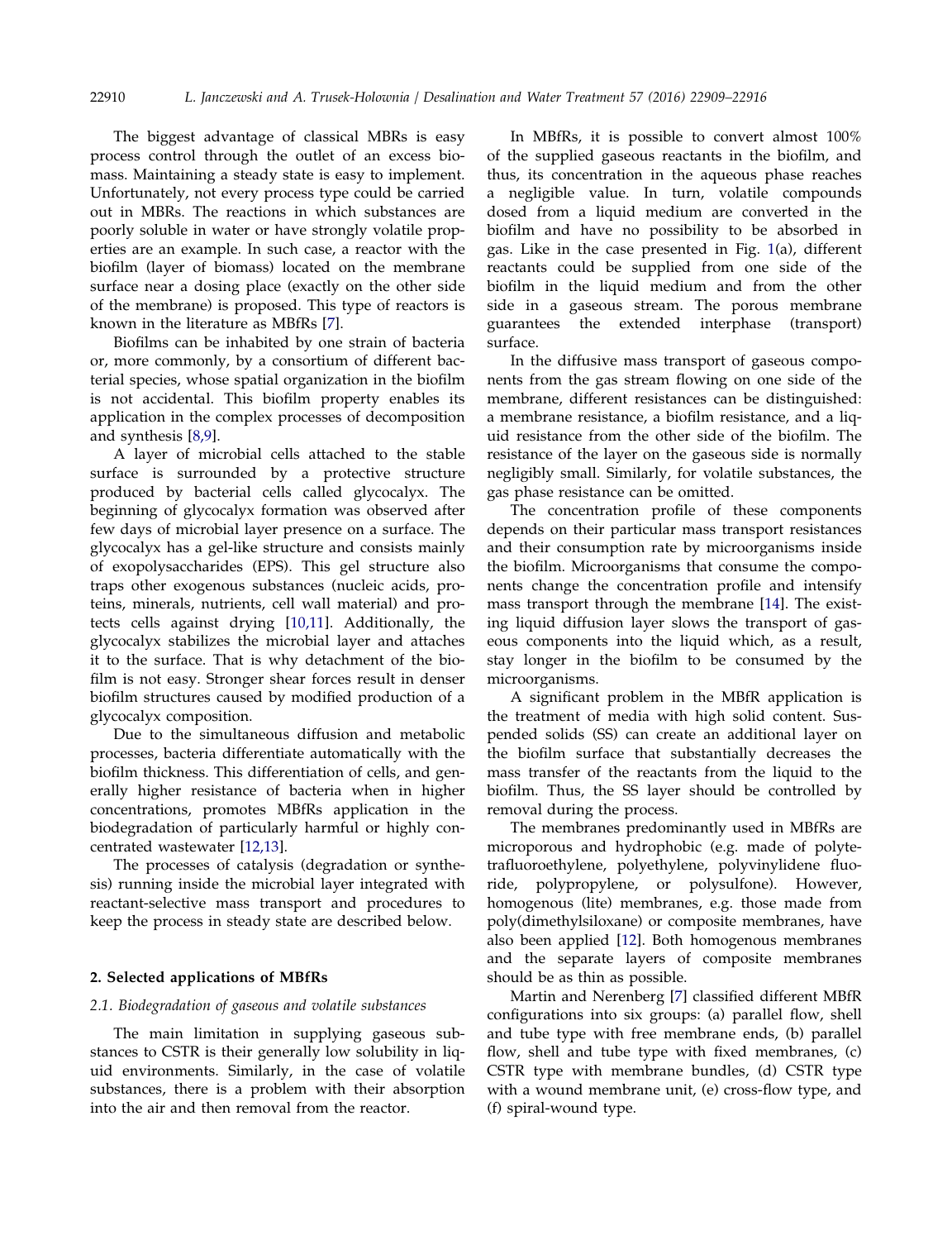<span id="page-2-0"></span>

Fig. 1. Example of substrate concentration profiles in MBfR (a) and biofilm stratification (b).

# 2.2. Biodegradation in MBfR integrated with membrane oxygenation

A special type of MBfR is an aerated membrane biofilm reactor (MABR) in which the membrane serves additionally to provide oxygenation. Considering oxygenation in MBRs, which generates up to 70% of the total energy cost [[15,16](#page-6-0)], low oxygen losses resulting from two-sided membrane oxygenation (from one side of oxygenated liquid and from the other of air) significantly decrease these operational costs.

As a result of counter-diffusional transport of oxygen, particularly at thick layers microorganisms differentiate between living in the oxic and anoxic environments (Fig. 1(b)) [\[17](#page-6-0)]. Thus, it is possible to simultaneously perform aerobic and anaerobic processes in one bioreactor [\[18\]](#page-6-0). Thus, MABRs have been commonly applied in simultaneous processes of organic carbon biodegradation, nitrification and denitrification [[14,19,20\]](#page-6-0).

Biofilm colonization depends on the oxygen profile and other compounds concentration. Liu et al. [[21\]](#page-6-0) investigated the influence of different COD/N ratios on process efficiency and microorganism community structure. In the environments with low  $\langle$  <3) COD/N ratios, nitrifying species dominated in the biofilm. Meanwhile, at high (like 6) COD/N ratios, heterotrophic species inhibited nitrifying bacteria growth as a result of competition for oxygen. For the optimal value of COD/N equal to 5, it was possible to achieve effective and simultaneous chemical oxygen demand (COD) (85%) degradation, nitrification (93%) and denitrification (92%). Biodegradation efficiency, with reference to the COD and nitrification process, was comparable in activated sludge and in MBfR. Investigations have shown that better disposal of total nitrogen and phosphorous was obtained in MBfR [\[8](#page-6-0)].

The results obtained by Nisola et al. [\[22](#page-6-0)] indicate that the membrane material affects also the type of microorganisms present in the biofilm and the effectiveness of their actions. They investigated the influence of two hollow fibre membranes, an uncoated microporous polyvinylidene fluoride (PVDF) and a composite polyether-block-polyamide copolymer (PEBA)-coated PVDF membrane, on ammonium removal in MABR. The membranes were used as a support for the growth of ammonia-oxidizing bacteria. The hydrophobic PEBA membrane resulted in higher adhesion of the microorganisms, but the ammonium removal efficiency was better on the uncoated PVDF membrane. It means that the concentration profile obtained for this membrane was more favourable.

# 2.3. Biofilm application in energy production

In microbial fuel cells (MFCs), the chemical energy collected in substances (wastes, renewal biomass) is changed into the energy necessary to support the biological functions of "working" microorganisms and additionally creates a supply of electrical energy. An MFC tank contains electrodes usually made of carbon materials (e.g. graphite) submerged in liquids (anolyte and catholyte) separated by an ion-exchange membrane—Fig. [2.](#page-3-0)

In the anodic chamber, the organic substrates are degraded by microorganisms located on the anode and carbon dioxide is produced. As result of these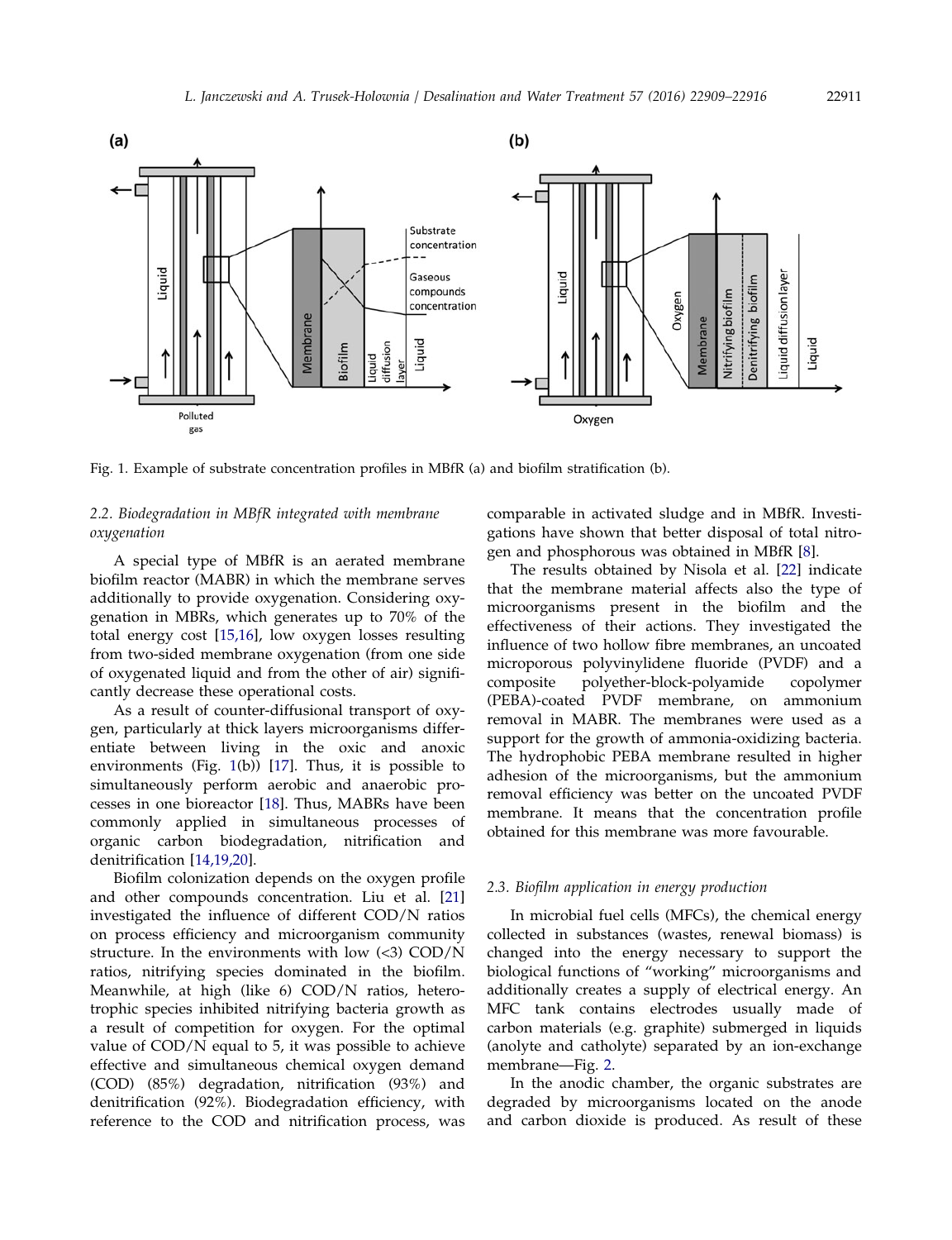<span id="page-3-0"></span>



Fig. 2. Microbial fuel cell concept: two-chamber MFC (a) and single-chamber MFC with open air cathode (b); S —substrate, OS—oxidized substrate, M—ion-exchange membrane, A—anode, C—cathode).

(bio)chemical reactions, an electrochemical potential difference is created between the anode and cathode, and thus, an electron flow is induced through the outer electrical circuit to the cathode, and electrical energy is generated. Protons produced in the anodic chamber pass through the proton-exchange membrane to the cathodic chamber. The necessary oxygen in the cathodic chamber can be supplied by oxygenated water (Fig. 2(a)) or directly from the air (Fig. 2(b)).

Electrons formed in an MFC during the substrate oxidation process are directly or indirectly supplied to the anode (through mediators or electron transfer-supporting microorganisms). Different coulombic efficiencies of the energy transformation (chemical to electric) can be achieved depending on the microorganisms used in the MFC (exactly depending on their metabolic path and electron transfer mechanism) and the substrate consumed.

Pant et al. [[23\]](#page-6-0) presented potential substrates used in MFCs as divided basically into acetate, glucose, lignocellulose biomass, synthetic wastewater, brewery wastewater, starch-processing wastewater, dye wastewater, landfill leachates, cellulose and chitin, and nonorganic compounds. However, new opportunities are still being considered and mixtures of compounds contained in domestic sewage [[24](#page-6-0)], agricultural wastewater [[25,26\]](#page-6-0), and petroleum wastewater [\[27](#page-6-0)] have been tested.

Bélafi-Bako et al. [[28](#page-6-0)] investigated the influence of different substrates (fermentable and nonfermentable: glucose and acetate solution) added to the initial mesophilic anaerobic sludge on the performance of MFCs, with a focus on the stability and limitations of the MFC system. They observed that for a given pretreatment of anaerobic sludge (suppressing weaker methanogenic and acetogenic strains), MFC performed better with the use of fermentable glucose than nonfermentable acetate. This result is in contrast to the known fact that non-fermentable substrates serve better as an electron donor for power output and electron recovery [[28](#page-6-0)].

The most promising reactor configurations utilize microorganisms that can transport electrons directly to the anode using cytochromes found on the outer membrane [[29](#page-6-0)]. In this case, specialized groups of biofilm-creating bacteria (anode-respiring bacteria, e.g. Geobacter sulfurreducens, Geobacter metallireducens, Rhodoferax ferrireducens) are used to transform energy collected from a broad spectrum of substrates and ultimately generate electrical energy. Therefore, it is possible to avoid the use of expensive, toxic electron mediators [\[30](#page-6-0)].

Different results regarding the effect of temperature on generated power density can be found in the literature. Aside from situations where higher temperatures led to the extinction of exoelectrogens and methanogens, some investigators observed a limited effect of temperature [\[31](#page-6-0)], some indicated mesophilic temperature [[32](#page-6-0)], and some found lower temperatures to promote methanogen growth and give higher power densities [[33\]](#page-7-0). Prasertsung and Ratanatamskul [[34](#page-7-0)] observed that MFC worked well between mesophilic and thermophilic (up 45˚C) conditions and that increasing at the same time the organic loading rate (OLR) decreased the COD removal and power densities. Kim et al. [[35\]](#page-7-0) observed that the influent source, the OLR and the linear velocity significantly influenced MFC power generation, but they obtained opposite results to Prasertsung and Ratanatamskul [[34](#page-7-0)]. According to Kim et al., as the OLRs increased, the maximum power density in MFCs with an identical influent source also increased.

# 3. In situ modern methods of biofilm thickness control

The biggest disadvantage of using biofilm-based processes is the uncontrolled growth of microorganisms resulting in process instability. It is essential to use in situ mechanisms to keep a constant thickness of the biofilm during the biodegradation processes. At stable biofilm located on the membrane surface reinforced by the presence of glycocalyx, the commonly used methods like backwashing or relaxation could be not sufficient. They should be integrated with other modern methods like vibrations.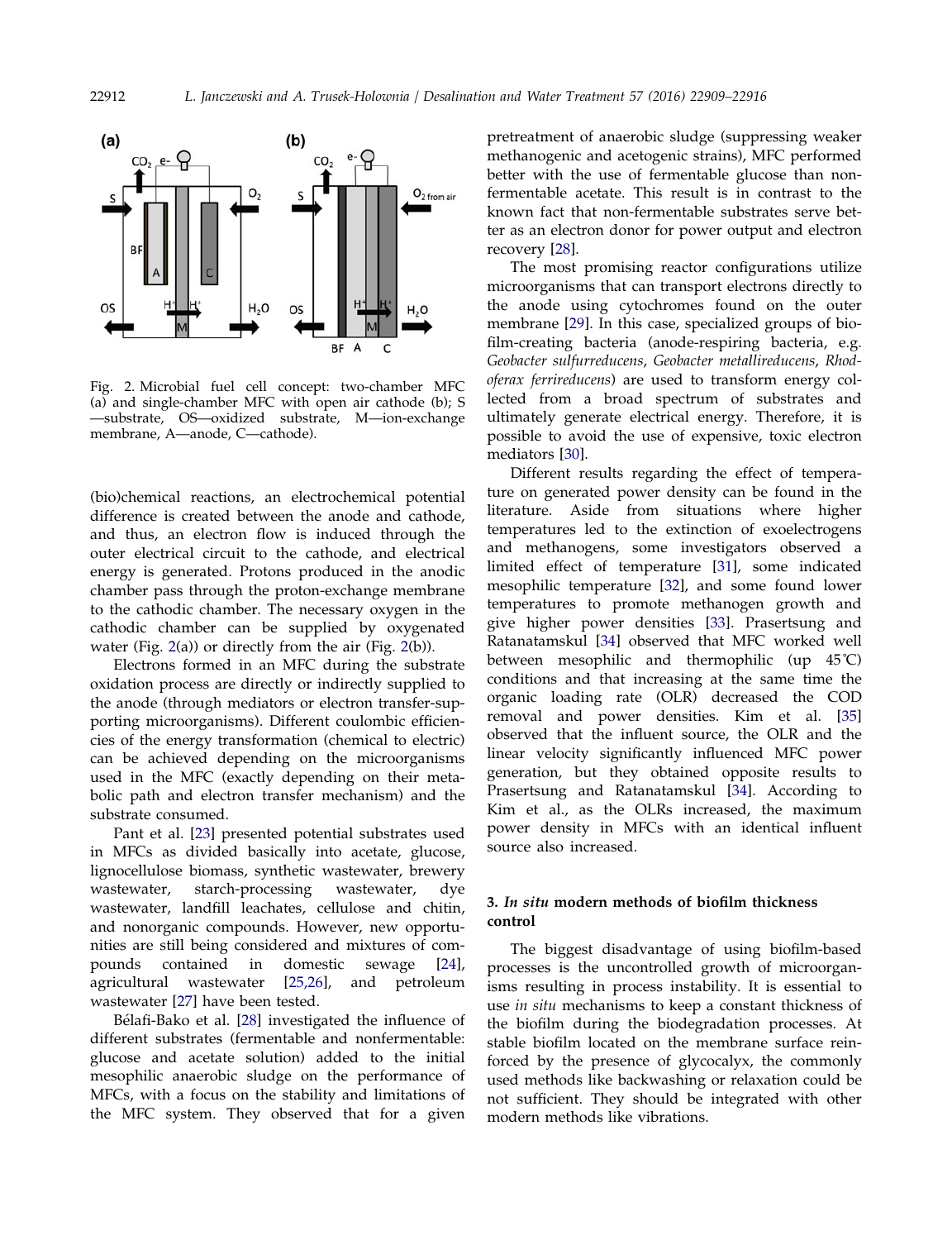#### 3.1. Low- and high-frequency (ultrasound) vibrations

Vibrations have been used to support layer thickness in various MBR configurations [[36,37](#page-7-0)]. The most frequent is the application of vibrations to submerged membranes working as a support for microbial layer or as a separated barrier. In the literature, there are the cases of applications of ultrasound vibrations [[38–40](#page-7-0)] as well as low-frequency membrane oscillations (dozens to several dozens of Hz) [\[41\]](#page-7-0). Vibrations create high shear forces on the membrane surface, causing detachment of particles from the membrane surface and thus preventing the deposition of a thick, dense layer—Fig. 3. An example of a commercialized system is VSEP (vibratory shear enhanced process) technology. Depending on the duration and intensity of the forces, the membrane is renewed completely (which is the goal with a classic membrane process) or only partially (removal of excess biofilm).

Also, magnetically induced membrane vibration (MMV) applied in the MBR is described in the literature [\[42](#page-7-0)]. It was mentioned that a membrane configuration (distance between hollow fibre membranes) in this system had a relevant impact on the system performance. In paper [\[43\]](#page-7-0), MMV approach was applied in the bioethanol production bioreactor using lignocellulose hydrolysates as substrates. For a high-viscosity feed with higher solid concentration, filterability for the vibrated system was slightly better than for the system without vibrations. A strong impact of vibration-induced shear was observed with increased dilution of the filtrated medium. For diluted systems, the results indicated strong fouling in the first phase of filtration followed by vibration-related fouling control in the next phase. A very strong influence of vibration amplitude on permeation was also observed. This result was connected with the viscosity of the medium, which in general decreased at higher shear rates and limited the build-up of filtration cake [[43](#page-7-0)].

Kola et al. [[41](#page-7-0)] investigated the influence of rotationally oscillating fluid and transverse vibration in submerged MBR on filtration characteristics. When vibration was used, fouling by both particulates and macromolecules was limited. The application of transverse vibration improved the critical flux and slowed the increase in transmembrane pressure during longterm filtration. It was mentioned that an optimal oscillation value could be found that depends on different permeate fluxes and feed solution properties, such as concentration. Further increase in vibration settings above the optimal value had no additional effect on filtration characteristics [\[41](#page-7-0)]. By combining very lowfrequency vibrations (4.2 Hz) with other methods such as backwashing or relaxation, the best results were achieved for the mode of vibration and relaxation. When the frequency was increased to 20 Hz, better results were obtained for the mode of vibration and backwashing [[44](#page-7-0)].

## 3.2. Membrane oxygenation

In part 2.2, we have described MABRs in which membrane serves inter alia to provide oxygenation. An oxygenation efficiency affects the differentiation of microorganisms inside the biofilm layer. Simultaneously,



Fig. 3. Membrane regeneration (biofilm thickness control) with the application of vibrating membrane.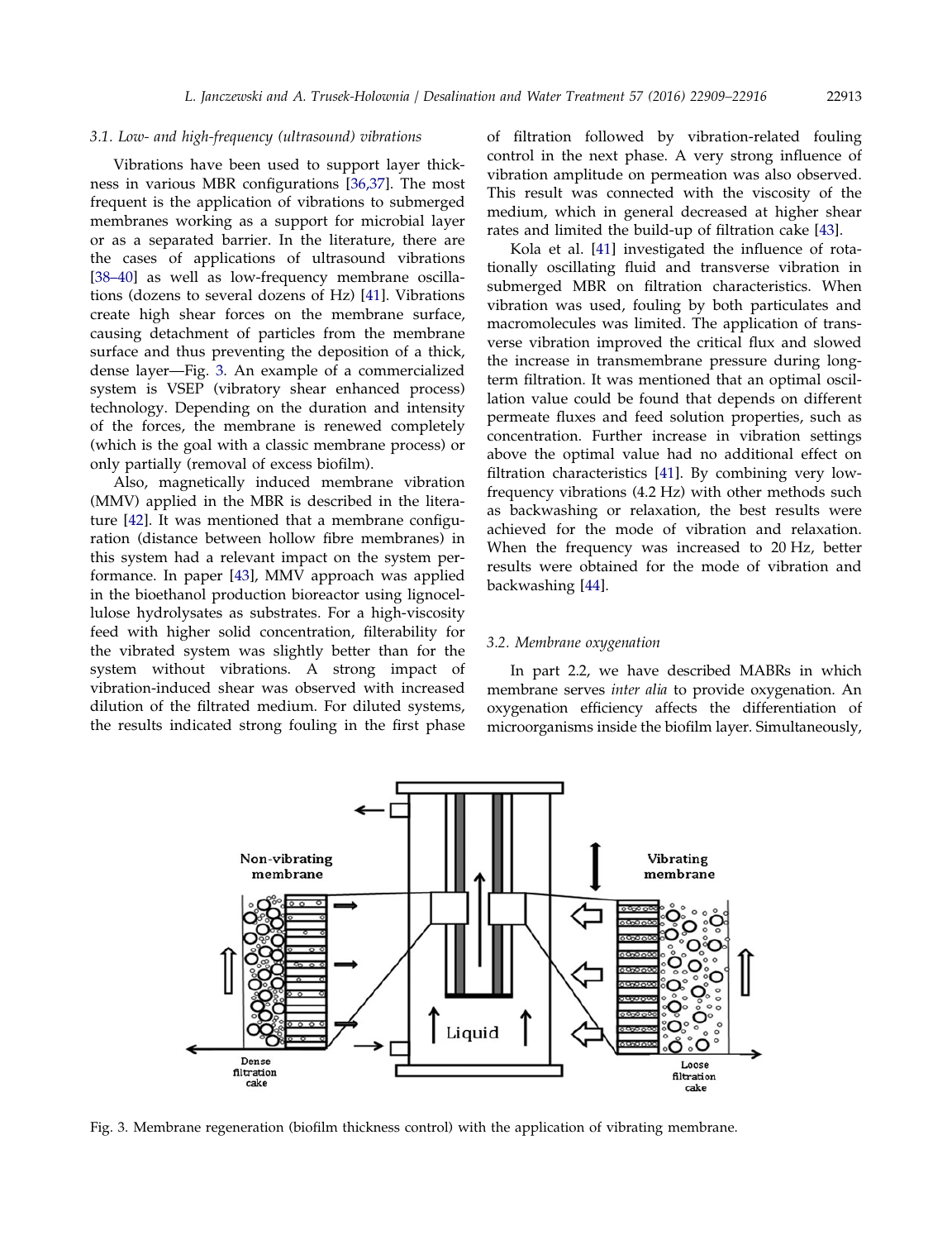the oxygenation efficiency could influence a microbial layer stability.

Bilad et al. [[45](#page-7-0)] and Mezohegyi et al. [[46\]](#page-7-0) compared the integration of membrane filtration with aeration and vibration. The vibration-supported system performed better than aeration, but the investigators observed that the rapid and irreversible fouling during the initial phase of filtration could not have been mitigated by either filtration system.

Fig. 4 shows data obtained in our experiments. We monitored changes of the biomass concentration in broth and permeate stream density during membrane oxygenation.

After 200 s of membrane oxygenation 41% of the biomass located on the membrane surface and created stable layer before the membrane oxygenation was detached. At this time, the permeate stream density increased to 21% of initial value. The biofilm remained active on the membrane. We have shown that at membrane oxygenation it is possible to keep the stable both the biofilm thickness and consequently the permeate stream. The oxygen stream, process duration and time-out are the parameters that should be optimized.

## 3.3. Membrane rotation

Energy consumption of aerated membrane system was compared to a rotating membrane system. It was shown [\[47\]](#page-7-0) that the use of rotation to mitigate membrane fouling rate was much more efficient.

Rotary filters have been successfully applied to a variety of systems, presumably by reducing biofilm layer build-up, membrane additional fouling and concentration polarization. Among the investigated five variables influencing the process stability, i.e. mixed liquor SS, bound extracellular polymeric substances, rotary speed, mean particle size, and aeration rate the



Fig. 4. Biomass detachment and permeate stream increase during membrane oxygenation (TAMI ceramic membrane at 0.14 μm pores diameter and internal surface  $A = 0.0045$  m<sup>2</sup>,  $\Delta P = 0.2$  MPa, oxygen supply from the permeate side by a stream equal to 0.7 vvm).

strongest impact on fouling mitigation was exerted by the rotary speed. A similar effect of the rotary speed was obtained in an anaerobic MBR with rotary disks [\[48\]](#page-7-0). An effect of combined use of rotary disk and membrane materials was additionally investigated.

It was concluded that the application of rotary disk rotation and the membrane made of low-cost polyurethane sponges provided great reduction in membrane fouling and showed an advantage on the operational electricity reduction in MBR.

## 4. Conclusions

Based on the broad applications of microbial biofilms, there are many different research and development topics regarding biofilm-based bioreactors, such as the MBfR, MABR, and MFC. They serve first of all for the degradation of strongly harmful compounds or/and for the treatment of highly concentrated wastewater. The most attractive applications of membrane biofilms related to fuel cells are limited by the cost of ion exchange membranes. Therefore, the challenges regarding MFCs include the design and manufacturing of biocompatible anode materials with high electrical conductivity, chemical stability and expanded specific surface area. Their pollutant insensibility and corrosion resistance should ensure longterm usage, reducing the cost of their application.

Biofilm thickness control is necessary to keep the biofilm working near its highest activity during long work periods. The development of biofilm thickness control should integrate chemical, physical and biochemical/biological methods to clean the membrane before the process and mechanical forces based on relaxation, backwashing vibrations or membrane rotation to regulate the layer thickness during the process. In the case of oxygenated reactors, membrane oxygenation can contribute also to the control of microbial layer thickness.

Controlling biofilm thickness and maintaining its high activity are directly related to the mass transport of substrates and products (the latter ones when they have a negative influence (inhibitors) on processes occurring in the biofilm). Multifunctional biofilms require a particular profile of reagents, most frequently transported on both sides of the biofilms (from liquid and/or gas) that contribute to the phenomena of co-diffusion, counter-current diffusion, and back-diffusion. In most cases, the process runs in unsteady conditions because of the growth of the biofilm. The description and projection of the processes conducted in biofilm-based reactors are the real challenge for chemical engineering.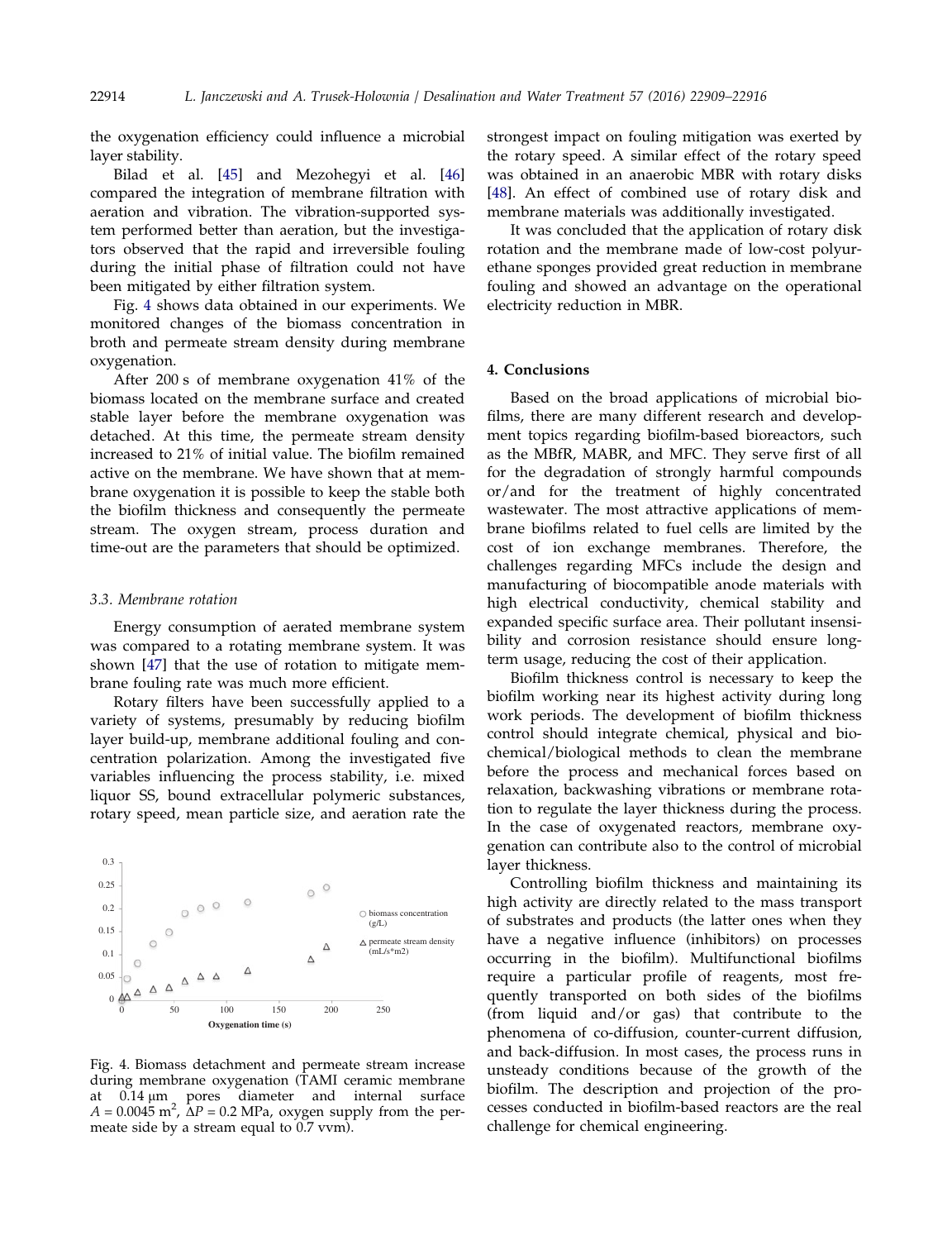## <span id="page-6-0"></span>Acknowledgement

This work was financially supported by project no. S40616/Z0311 as part of the Wroclaw University of Technology, Chemical Department statutory activities.

## References

- [1] N.S.A. Mutamim, Z.Z. Noor, M.A.A. Hassan, A. Yuniarto, G. Olsson, Membrane bioreactor: Applications and limitations in treating high strength industrial wastewater, Chem. Eng. J. 225 (2013) 109–119.
- [2] N.S.A. Mutamim, Z.Z. Noor, M.A.A. Hassan, G. Olsson, Application of membrane bioreactor technology in treating high strength industrial wastewater: A performance review, Desalination 305 (2012) 1–11.
- [3] A. Trusek-Holownia, Wastewater treatment in a microbial membrane bioreactor—A model of the process, Desalination 221 (2008) 552–558.
- [4] A. Trusek-Holownia, A. Noworyta, Advanced treatment of wastewater with BTEX, Desalin. Water Treat. 50 (2012) 440–445.
- [5] P. Ylitervo, J. Akinbomi, M.J. Taherzadeh, Membrane bioreactors' potential for ethanol and biogas production: A review, Environ. Technol. 34 (2013) 1711–1723.
- [6] R. Gross, K. Lang, K. Bühler, A. Schmid, Characterization of a biofilm membrane reactor and its prospects for fine chemical synthesis, Biotechnol. Bioeng. 105 (2010) 705–717.
- [7] K.J. Martin, R. Nerenberg, The membrane biofilm reactor (MBfR) for water and wastewater treatment: Principles, applications, and recent developments, Bioresour. Technol. 122 (2012) 83–94.
- [8] I. Ivanovic, T.O. Leiknes, The biofilm membrane bioreactor (BF-MBR)—A review, Desalin. Water Treat. 37 (2012) 288–295.
- [9] B. Rosche, X.Z. Li, B. Hauer, A. Schmid, K. Buehler, Microbial biofilms: A concept for industrial catalysis? Trends Biotechnol. 27 (2009) 636–643.
- [10] W.M. Dunne, W.M. Dunne, Bacterial adhesion: Seen any good biofilms lately? Society 15 (2002) 155–166.
- [11] J.W. Costerton, K.-J. Cheng, G.G. Geesey, T.I. Ladd, J.C. Nickel, M. Dasgupta, T.J. Marrie, Bacterial biofilms in nature and disease, Annu. Rev. Microbiol. 41 (1987) 435–464.
- [12] E. Casey, B. Glennon, G. Hamer, Review of membrane aerated biofilm reactors, Resour. Conserv. Recycl. 27 (1999) 203–215.
- [13] A. Terada, K. Hibiya, J. Nagai, S. Tsuneda, A. Hirata, Nitrogen removal characteristics and biofilm analysis of a membrane-aerated biofilm reactor applicable to high-strength nitrogenous wastewater treatment, J. Biosci. Bioeng. 95 (2003) 170–178.
- [14] C. Pellicer-Nacher, C. Domingo-Félez, S. Lackner, B.F. Smets, Microbial activity catalyzes oxygen transfer in membrane-aerated nitritating biofilm reactors, J. Membr. Sci. 446 (2013) 465–471.
- [15] A. Drews, Membrane fouling in membrane bioreactors—Characterisation, contradictions, cause and cures, J. Membr. Sci. 363 (2010) 1–28.
- [16] P. Krzeminski, J.H.J.M. van der Graaf, J.B. van Lier, Specific energy consumption of membrane bioreactor (MBR) for sewage treatment, Water Sci. Technol. 65 (2012) 380–392.
- [17] A. Ahmadimotlagh, T. Lapara, M. Semmens, Ammonium removal in advective-flow membrane-aerated biofilm reactors (AF-MABRs), J. Membr. Sci. 319 (2008) 76–81.
- [18] J.W. Shanahan, M.J. Semmens, Influence of a nitrifying biofilm on local oxygen fluxes across a micro-porous flat sheet membrane, J. Membr. Sci. 277 (2006) 65–74.
- [19] H. Satoh, H. Ono, B. Rulin, J. Kamo, S. Okabe, K.-I. Fukushi, Macroscale and microscale analyses of nitrification and denitrification in biofilms attached on membrane aerated biofilm reactors, Water Res. 38 (2004) 1633–1641.
- [20] M.J. Semmens, K. Dahm, J. Shanahan, A. Christianson, COD and nitrogen removal by biofilms growing on gas permeable membranes, Water Res. 37 (2003) 4343–4350.
- [21] H. Liu, F. Yang, S. Shi, X. Liu, Effect of substrate COD/N ratio on performance and microbial community structure of a membrane aerated biofilm reactor, J. Environ. Sci. 22 (2010) 540–546.
- [22] G.M. Nisola, J. Orata-Flor, S. Oh, N. Yoo, W.-J. Chung, Partial nitrification in a membrane-aerated biofilm reactor with composite PEBA/PVDF hollow fibers, Desalin. Water Treat. 51 (2013) 5275–5282.
- [23] D. Pant, G. Van Bogaert, L. Diels, K. Vanbroekhoven, A review of the substrates used in microbial fuel cells (MFCs) for sustainable energy production, Bioresour. Technol. 101 (2010) 1533–1543.
- [24] P. Pushkar, A.K. Mungray, Real textile and domestic wastewater treatment by novel cross-linked microbial fuel cell (CMFC) reactor, Desalin. Water Treat. (2015) 1–14, doi: [10.1080/19443994.2015.1013994.](http://dx.doi.org/10.1080/19443994.2015.1013994)
- [25] Z. Ye, B. Zhang, Y. Liu, Z. Wang, C. Tian, Continuous electricity generation with piggery wastewater treatment using an anaerobic baffled stacking microbial fuel cell, Desalin. Water Treat. 55 (2014) 1–9.
- [26] A. Fogg, V. Gadhamshetty, D. Franco, J. Wilder, S. Agapi, S. Komisar, Can a microbial fuel cell resist the oxidation of Tomato pomace? J. Power Sources 279 (2015) 781–790.
- [27] D. Gong, G. Qin, Treatment of oilfield wastewater using a microbial fuel cell integrated with an up-flow anaerobic sludge blanket reactor, Desalin. Water Treat. 49 (2012) 272–280.
- [28] K. Bélafi-Bako, B. Vajda, N. Nemestothy, Study on operation of a microbial fuel cell using mesophilic anaerobic sludge, Desalin. Water Treat. 35 (2011) 222–226.
- [29] P. Sobieszuk, A. Zamojska-Jaroszewicz, A. Ko, Harvesting energy and hydrogen from microbes, Chem. Process Eng.—Inz. Chem. I Proces. 33 (2012) 603–610.
- [30] B.E. Rittmann, C.I. Torres, A.K. Marcus, Understanding the distinguishing features of a microbial fuel cell as a biomass-based renewable energy technology, in: V. Shah (Ed.), Emerg. Environ. Technol., first ed., Springer Netherlands, 2008, pp. 1–28.
- [31] K.J. Chae, M.J. Choi, K.Y. Kim, F.F. Ajayi, W. Park, C.W. Kim, I.S. Kim, Methanogenesis control by employing various environmental stress conditions in two-chambered microbial fuel cells, Bioresour. Technol. 101 (2010) 5350–5357.
- [32] Y. Ahn, B.E. Logan, Effectiveness of domestic wastewater treatment using microbial fuel cells at ambient and mesophilic temperatures, Bioresour. Technol. 101 (2010) 469–475.